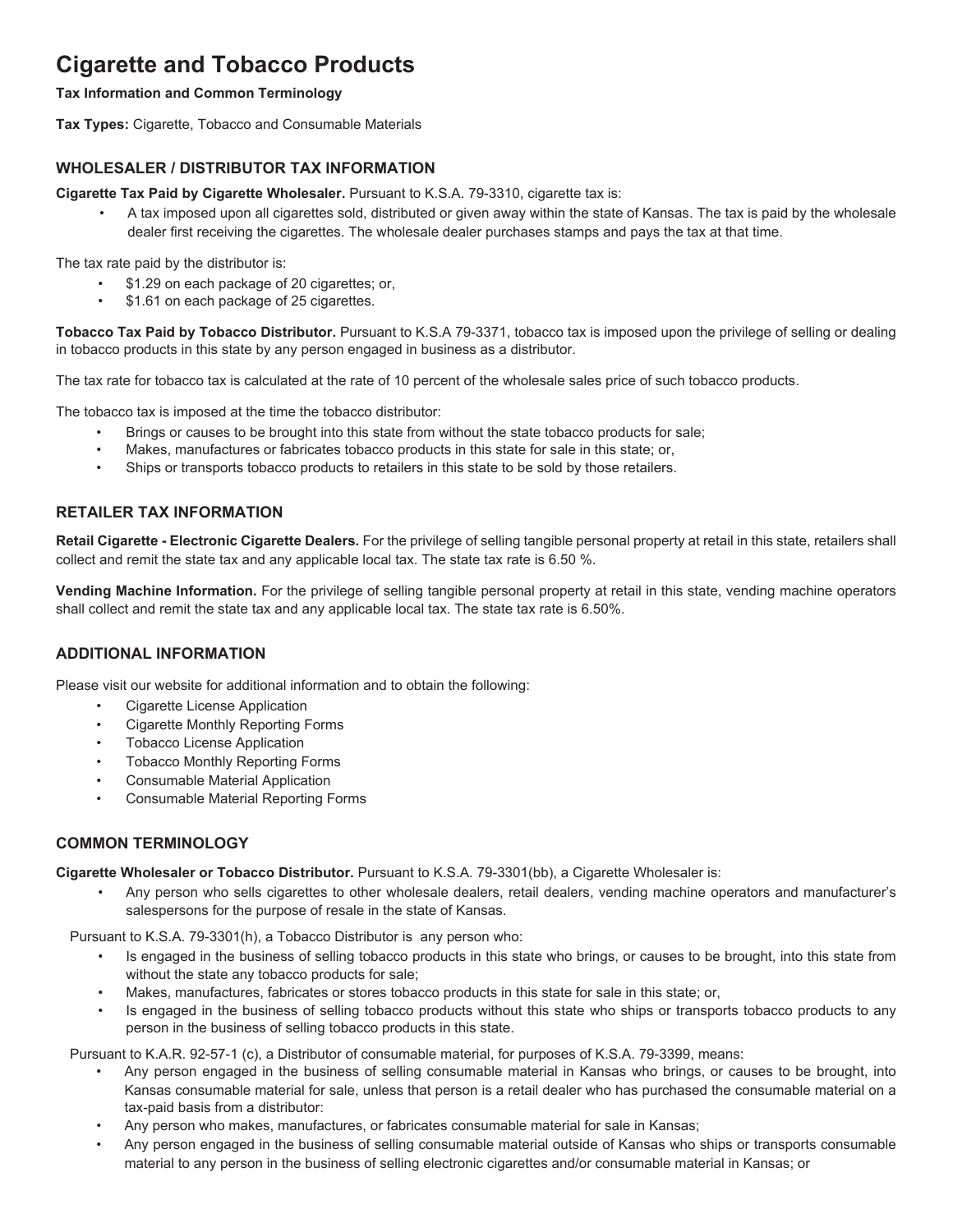- Any person who has one or more retail dealer establishments that do either of the following:
	- Bring or cause to be brought into Kansas consumable material for sale by any of those retail dealer establishments; or
	- Makes, manufactures, or fabricates consumable material in Kansas for sale in Kansas. However, each person who has a retail dealer establishment from which the consumable material is sold to the consumer shall be deemed a retail dealer.

**Stamps.** Tax indicia purchased from the Director of Taxation applied to packs of cigarettes by means of a heat process.

**Tax Indicia.** Visible evidence of tax payment in the form of stamps applied to packs of cigarettes.

**Synar.** This is the law known as the Synar Amendment that was named after Mike Synar who was once a Congressman from Oklahoma. Its implementing regulations require states and U.S. territories to enact and enforce youth tobacco access laws; conduct annual random, unannounced inspections of tobacco outlets; achieve negotiated annual retailer violation targets; and, attain a final goal of 20 percent or below for retailer non-compliance.

**Synar Inspections.** Synar Inspections are the random controlled buys performed by the Cigarette and Tobacco Enforcement (CATE) Agents and Underage Cooperating Individuals (UCIs) based upon the random selection received from an independent contractor.

The Synar inspections are used to measure the State's compliance rate.

**It is important for cigarette/electronic cigarettes and tobacco licensees not to sell cigarette and tobacco products to minors.**  When these illegal sales are made, it decreases our compliance rates and it may reduce the amount of funding received by the Kansas Department for Children and Families for substance abuse and prevention programs.

**Underage Cooperating Individual (UCI).** UCIs are minors that are utilized in the execution of enforcement visits.

**Master Settlement Agreement (MSA).** This settlement agreement was entered into with the leading United States tobacco product manufacturers in 1998. The master settlement agreement obligates these manufacturers, in return for a release of past, present and certain future claims against them as described therein, to pay substantial sums to the state (tied in part to their volume of sales); to fund a national foundation devoted to the interests of public health; and to make substantial changes in their advertising and marketing practices and corporate culture, with the intention of reducing underage smoking.

It is important for cigarette and tobacco retailers to ensure that they have only received cigarettes from their distributor that have a Kansas cigarette tax stamp affixed to the package and that the brands families received from distributors are listed on the Kansas Attorney General's website **www.ksag.org** under M.S.A. Participating Manufacturers or Non-Participating manufacturers. Any cigarettes or rollyour-own tobacco, stamped or unstamped, that are not listed on these two Directories are deemed to be contraband and will be seized and forfeited. Roll your own tobacco does not have a tax stamp but it must be listed on the Attorney General's website if it is to be sold in Kansas. Wholesalers and Distributors can store these products in Kansas only if the cigarettes have affixed the tax indicia of the other state in which each package is to be sold. You may view the lists at **www.ksag.org**

**Participating Manufacturer.** A participating manufacturer is:

- Any entity that manufactures cigarettes, including roll-your-own, anywhere that such manufacturer intends to be sold in the United States including cigarettes that are intended to be sold in the United States through an importer;
- The first purchaser anywhere for resale in the United States of cigarettes manufactured anywhere that the manufacturer does not intend to be sold in the United States; or,
- A successor of any entity described above.

**Original Participating Manufacturer (OPM).** OPMs are the four manufacturers that first signed the MSA. They are RJ Reynolds, Philip Morris, Lorillard and Brown & Williamson. Lorillard and Brown & Williamson have since merged.

**Subsequent Participating Manufacturer (SPM).** SPMs are all participating manufacturers excluding the four original manufacturers (OPMs).

**Non-Participating Manufacturer (NPM).** A Non-Participating Manufacturer is a manufacturer who has not signed onto the MSA.

**Safe Harbor List.** The list maintained by the Kansas Attorney General's office of Non-Participating Manufacturer brands which are approved to sell in Kansas.

**Participating Manufacturer List.** The list maintained by the National Association of Attorneys General of Participating Manufacturer brands which are approved to sell in all states.

**Qualified Escrow Fund.** An escrow arrangement between a non-participating manufacturer and a U.S. Federal or U.S. State chartered financial institution having no affiliation with any tobacco product manufacturer and having assets of at least \$1,000,000,000.00.

**Certificate of Compliance.** Annual reporting to the Kansas Attorney General which any tobacco product manufacturer that (1) sells cigarettes within the state of Kansas (whether directly or through any distributor, retailer, or similar intermediary) and (2) has not become a participating manufacturer in the MSA must submit by April 30th of the year following the sales year.